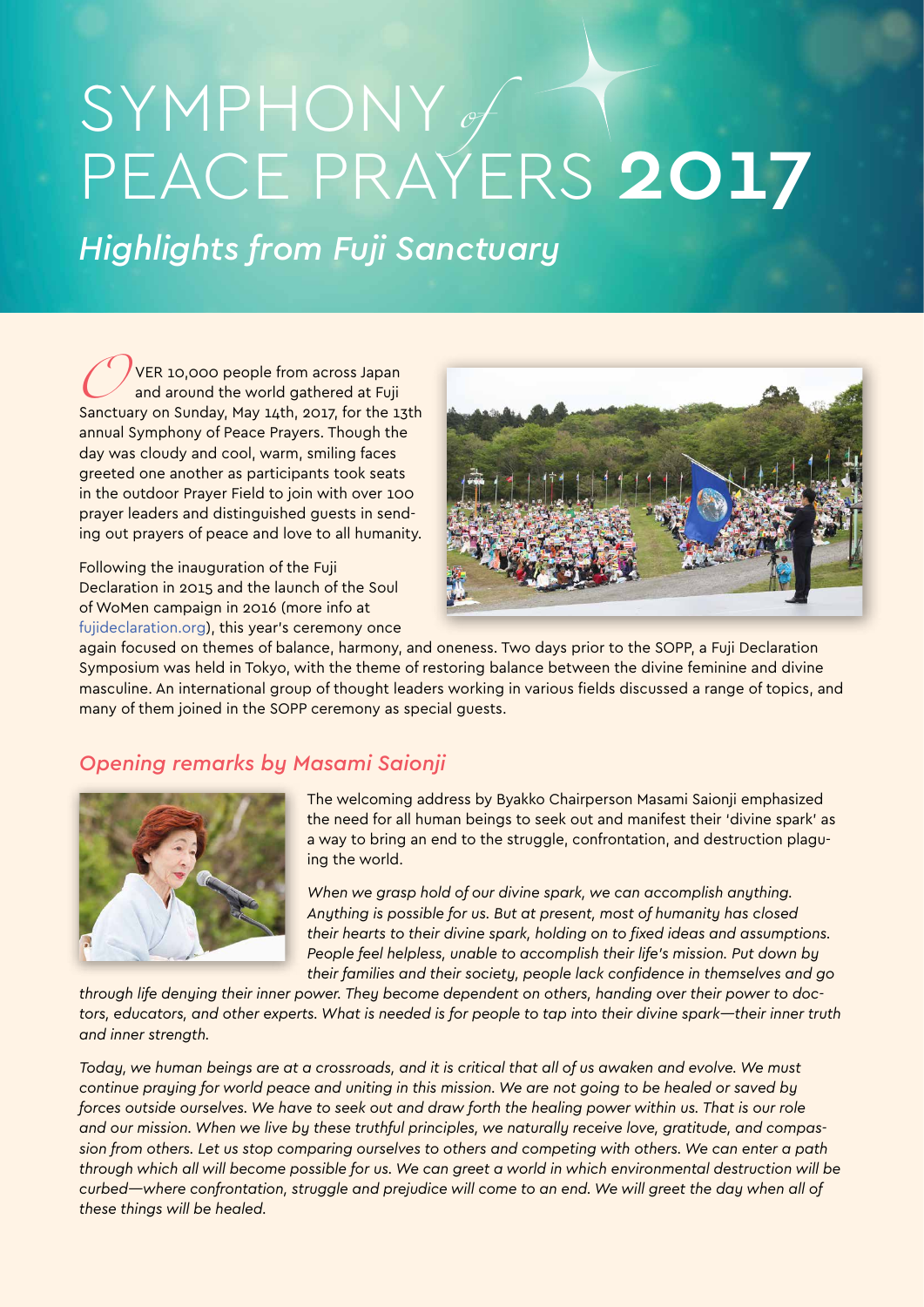

## *Divinity IN with Calm Breathing*

A group of presenters moved through the Prayer Field and in front of the stage, holding Japanese folding fans with light-filled words written on them. They performed a slow-moving choreography with the fans, and then performed the Divinity *IN* with Calm Breathing, a prayer without words that is attuned through the breath to the universal source, calling forth the inner divinity of each and every human being.

## *Praying with the Religions of the World*

Prayer leaders from six world faiths — Christianity, Judaism, Islam, Shintoism, Buddhism, and Hinduism — led participants in peace prayers from their respective traditions. Each prayer leader offered a prayer on their own first, and then invited all participants to join in praying a shorter prayer or mantra. At the end, Masami Saionji recited a poem called "Creation of the Universe" and offered a prayer from Byakko Shinko Kai. Participants listened intently and earnestly lent their voices to these diverse prayers for peace. This simple act of religious and spiritual leaders praying the prayers of other faiths, joined in unison by all participants, sends a powerful message of tolerance and harmony.

#### *Fuji Declaration Symposium*

A group of twenty-four thought leaders from overseas who took part of in the Fuji Declaration Symposium two days prior to the SOPP were invited on stage. Many have participated in previous SOPP ceremonies, while others were new to Fuji Sanctuary. Mr. Hiroo Saionji, President of the Goi Peace Foundation, talked briefly about the gathering in Tokyo and warmly introduced each of the guests, who then greeted participants with messages of peace.

Ms. Preeta Bansal from the United States offered the following message: *We're currently in a world where our divine feminine energy is buried in a sea of collective unconsciousness. With your prayers and inspiration, we can each work to uncover those sparks, so that the divine feminine can come forth, like a buried mountain emerging from the sea in balance and harmony, to create a beacon of sustaining peace for the world.*





*Fr. Rocco Viviano (Christianity—Catholicism)*



*Imam Muhammed Rasit Alas (Islam)*



*Mr. Zengi Tanaka (Buddhism)*



*Dr. Shlomo Alon (Judaism)*



*Mr. Yuko Chiba (Shintoism)*



*Ms. Deepti Diwakar (Hinduism)*



## *We Are All Shining Divine Sparks*

The song "We Are All Shining Divine Sparks," which was written for the 2015 SOPP ceremony and launch of the Fuji Declaration, was performed by renowned Japanese vocalists Ms. Tomoko Maekawa (who also performed the song in 2015) and Mr. Fumio Onuki. The first time through, participants